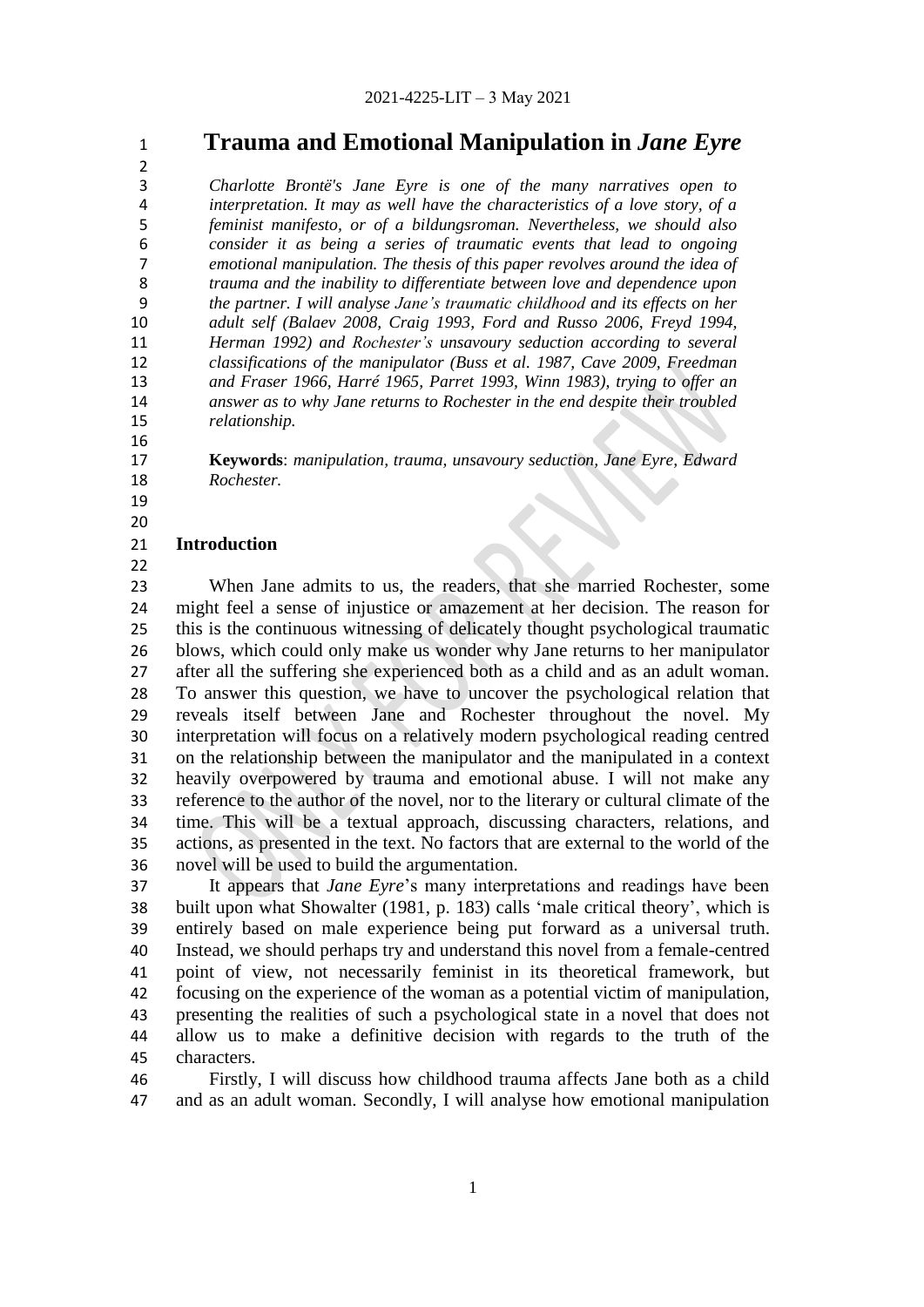takes shape in her relationship with Rochester, focusing on behaviour patterns 2 and manipulative techniques used by the manipulator. I will reference excerpts from the novel, as well as modern psychological and literary studies that have been written on this topic. In the end, this study aims to highlight the role played by Rochester in the adult life of a traumatized woman who seeks meaningful relationships. Under no circumstance will I attest that one character is fully positive or negative. My approach is meant to uncover the psychological implications of such a toxic relationship as the one showcased by Jane and Rochester in *Jane Eyre.*

 

 $\overline{a}$ 

### **Childhood Trauma. Or How Janes Becomes an Easy Target**

14 Jane: 'I dared commit no fault; I strove to fulfil every duty; and I was termed naughty and tiresome, sullen and sneaking, from morning to noon, and 16 from noon to night' (Brontë<sup>1</sup> 2006, p. 22).

 Jane's childhood seems to be one of physical and emotional abuse. As an orphan, Jane is already prone to developing a victim mentality that could label her as powerless from the very beginning. This could be the first inherent layer of trauma. The second layer is brought by the family she lives with, specifically Mrs. Reed and John Reed (her son), who perpetually assault her verbally and physically, leading to intrafamilial trauma. John exhibits violence and no sign of remorse when he attacks Jane, who falls and strikes her head against the door. She begins bleeding from a deep cut and reaches a climax of terror. The abuse never stops at the physicality level, for it is always 26 accompanied by reproaches and threats, such as 'you would have to go to the poor house' (B. p. 20), ‗Missis will send you away' (B. p. 20), ‗God will punish her. He might strike her dead in the middle of her tantrums, and then where would she go?' (B. p. 20). These threats are meant to awaken in her a forced sense of gratitude, to place her on a lower level on the familial scene. 31 However, Jane admits that the reproaches of her dependence become a 'vague sing-song in my ear, very painful and crushing, but only half intelligible' (B. p. 20). She remembers the feelings she initially had when the reproaches started, but the repetition happens only at an emotional level, for solely the reaction is present, not the active comprehension of what is being said by the family members.

37 Herman (1992, p. 33) defines trauma as an event that can 'overwhelm the 38 ordinary human adaptations to life', that may 'involve threats to life or bodily integrity, or a close personal encounter with violence and death'. A traumatic 40 event is not just a drama of the past, but also "a drama of survival" (Suleiman 2008, p. 280). In the novel, the major traumatic event is presented as taking place in the Red Room, which becomes central to the representation of trauma. The physical place of suffering becomes an identifiable source of pain for the traumatized child (Balaev 2008). At a future moment of suffering, Jane will have a dream of the Red Room again, more intense and frightful than how

<sup>&</sup>lt;sup>1</sup>This reference will be written as "B" throughout the paper.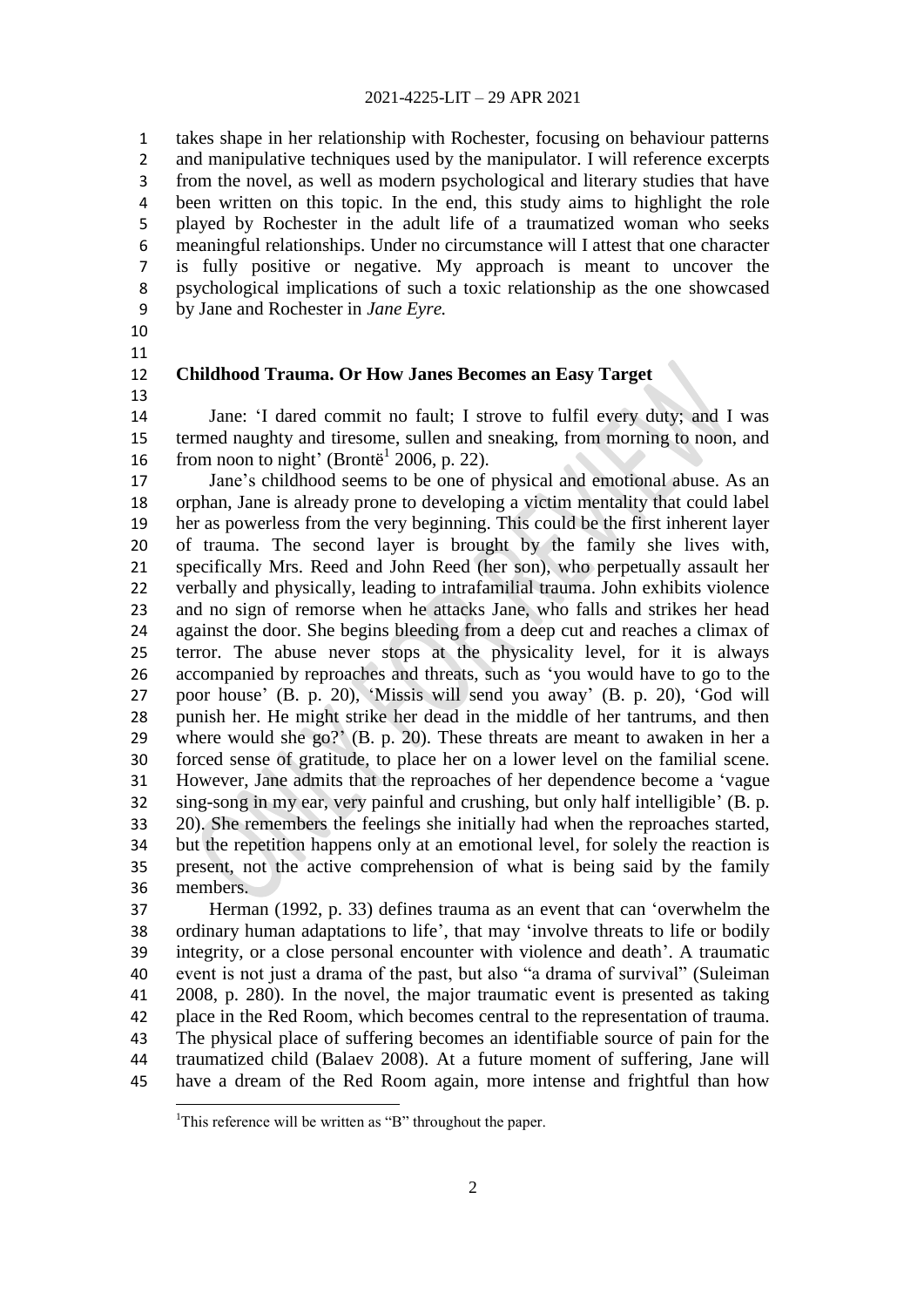reality presented itself when she was but a little girl. In the initial scene from 2 the room, recounted later on by the narrator, Jane describes the place as 'chill', 3 'silent', and 'solemn', because it was the room where Mr. Reed 'breathed his last' (B. p. 21). The encounter with the mirror tells us a very misfortunate consequence experienced by the abused child: the loss of identity. Trauma creates both intrusive remembering, in the form of sudden and unexpected flashbacks, sometimes extremely intense and vivid (Loftus 1993), and amnesia accompanied by emotional numbness (Herman 1992, Freyd 1994). Another effect that traumatic events have is that they destroy identity and create fright in victims (Balaev 2008). Herman (1992, p. 86) writes that ‗the victim of the chronic trauma may feel herself to be changed irrevocably, or she may lose the sense that she has any self at all'. When she steps in front of the mirror, we discover that our character lost her sense of self and identity. She sees her 14 reflection as a 'strange little figure [...] with a white face and arms specking the gloom, and glittering eyes of fear moving where all else was still' (B. p. 21). The figure is strange because it does not belong to her anymore. She describes her arms and face as if it were the first time seeing them; a new and dissociated identity of the victim tries to get to the surface.

 Because she is locked in the room shortly after she is psychically assaulted by John, she begins experiencing symptoms of post-traumatic stress disorder, which can be caused by repeated exposure to traumatic events (Herman 1992, 22 Haaken 1996, DePrince and Freyd 2004). She believes that she sees a 'herald of some coming vision from another world' in the form of a ‗gleam' of light (B. p. 23). The fast succession of intense stimuli that overwhelm her is presented to us in short sentences:

 My heart beat thick; my head grew hot; a sound filled my ears, which I deemed the rushing of wings; something seemed near me; I was oppressed, suffocated; endurance broke down; I rushed to the door and shook the lock in desperate effort (B. p. 23).

32 Her episode is met with disbelief by the family, who declare 'in some 33 disgust' that 'she has screamed out on purpose'. The child fears that room in such a way that she asks her aunt to punish her ‗some other way'. The answer comes in the form of an even more aggressive behaviour from Mrs. Reed, who thrusts her back into the room and locks her in again. Soon after, little Jane has 37 a 'species of fit' (B, p, 24) and loses and consciousness, her coherence, as "she experiences her body as a disorganized assemblage of heterogenous portions, 39 each of which is increasingly stimulated" (Nandrea 2004, p. 121). There is a sensory sequence that intensifies the emotional excitation felt by Jane, a proof that the little girl has begun experiencing signs of PTSD.

 Moreover, exposing herself to the trauma inflicted by the Reeds, she begins not only losing her identity, but fashioning a new one, dictated by the 44 opinion of the abusers (Winn 1983). She is permanently told: 'What we tell you is for your good' (B. p. 20) and the verbal violence she is subjected to 46 makes her believe that *she* is the 'discord in Gateshead Hall' (B. p. 22). At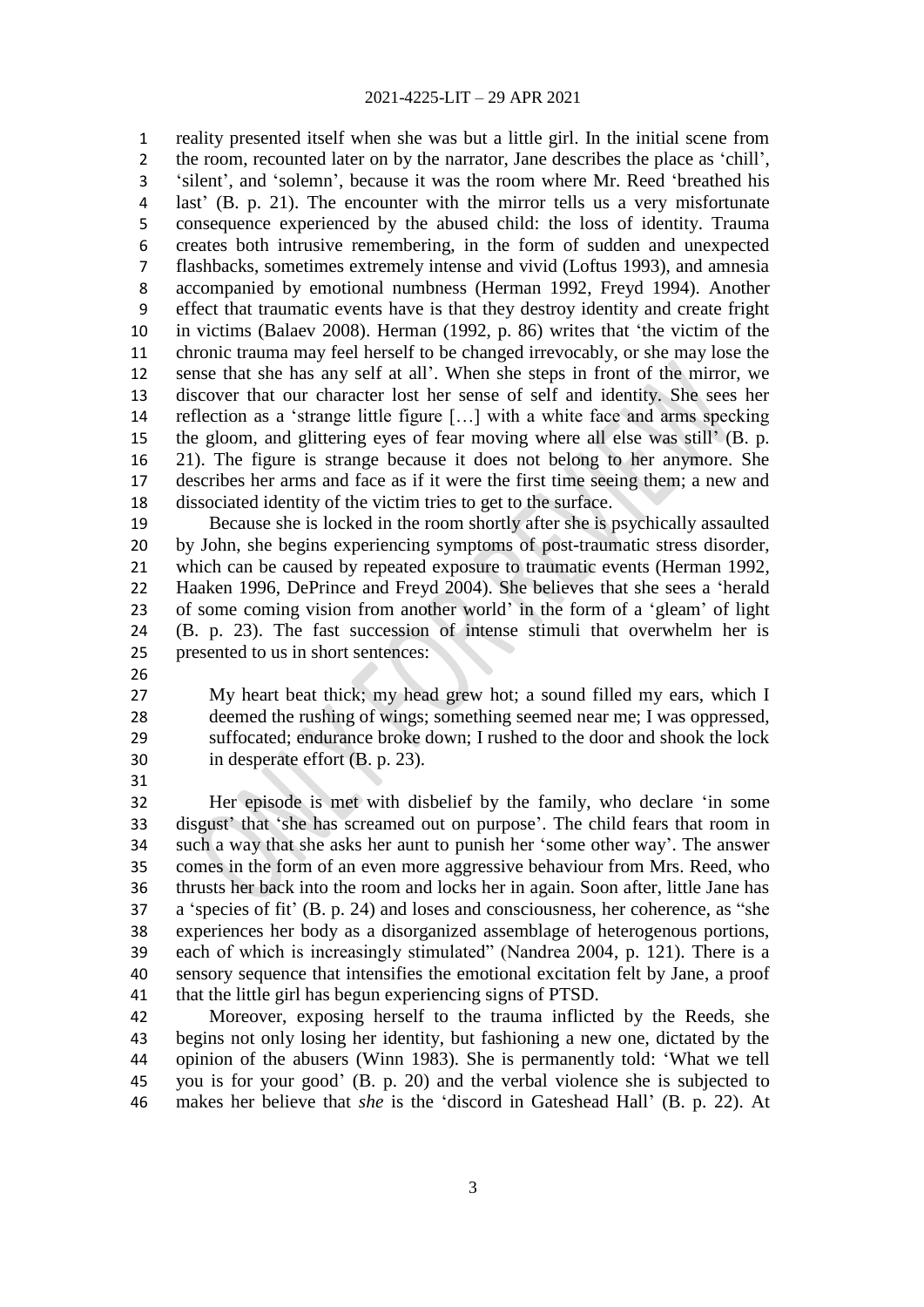dawn, her ‗habitual mood of humiliation, self-doubt, forlorn depression' turns 2 into 'decaying ire', and she wonders whether she is not really 'wicked' (B. p. 22). She is, in a way, captive both psychically (in the Red Room and in the Reed family) and mentally (in the role of a victim). In these situations of captivity, the batterer or the abuser becomes extremely powerful and shapes the actions and the beliefs of the victim (Herman 1992). However, even if Jane wonders whether she really is what the family tells her, her child self cannot help but see this as an injustice, as something that cannot be understood by a logical mind:

- 
- Why was I always suffering, always browbeaten, always accused, forever
- 
- condemned? Why could I never please? Why was it useless to try to win anyone's favor? (B. p. 21).
- 

 She is justly confused, as any other child would be, and tries to understand the reasoning behind Mrs. Reed's rage. Nevertheless, this does not change the traumatic triggers that are already set into motion.

 Jane's case is a case of intrafamilial trauma or developmental trauma (Hughes 2018), which is caused by the trauma of absence (absence of her real parents, of understanding, of appreciation, of love), among many other traumatic factors. This places the child at risk when it comes to creating strong bonds with people later on in life because their attachment pattern might be toxic and disorganized. Here, the secure attachment between the child and the caregiver is completely missing. It could only be established by a nurturing touch and positive effects (Levy and Orlans 2014). Children who lack these elements of secure relationships during childhood will eventually become adults who fail to promote the same secure attachment with their adult partners (Sroufe at al. 2005). In the second part of the study, we will discuss exactly how the adult Jane is affected by this childhood trauma in the context of her relationship with a manipulator. Maltreated and abused children have the highest rates of future anxious attachment (Critterden 1985, Osofsky 1994), with cases of memory impairment and intrusive thoughts (Osofsky 1994). In the novel, it is clear that her relationship with Rochester is complex, complicated, and brings her intense anxiety at times, feelings and sensations caused by childhood abuse.

 In terms of the presence of trauma in *Jane Eyre*, Balaev (2008. p. 150) discusses the term ‗trauma novel', which ‗refers to a work of fiction that conveys profound loss or intense fear on individual or collective levels'. The trauma novel has some distinguishing features: (a) the victim is transformed by an external experience that is often terrifying (in our case, the Red Room seems to be the triggering point for Jane's PTSD), (b) the traumatic event may involve both collective human or natural disasters and personal traumas, such as violence or sexual abuse (Jane suffers physical as well as emotional violence in the Reeds house), (c) the victim comes to terms with the memory that informs them of the existence of a new perception of the self and the world (adult Jane admits that she understands why she suffered so during her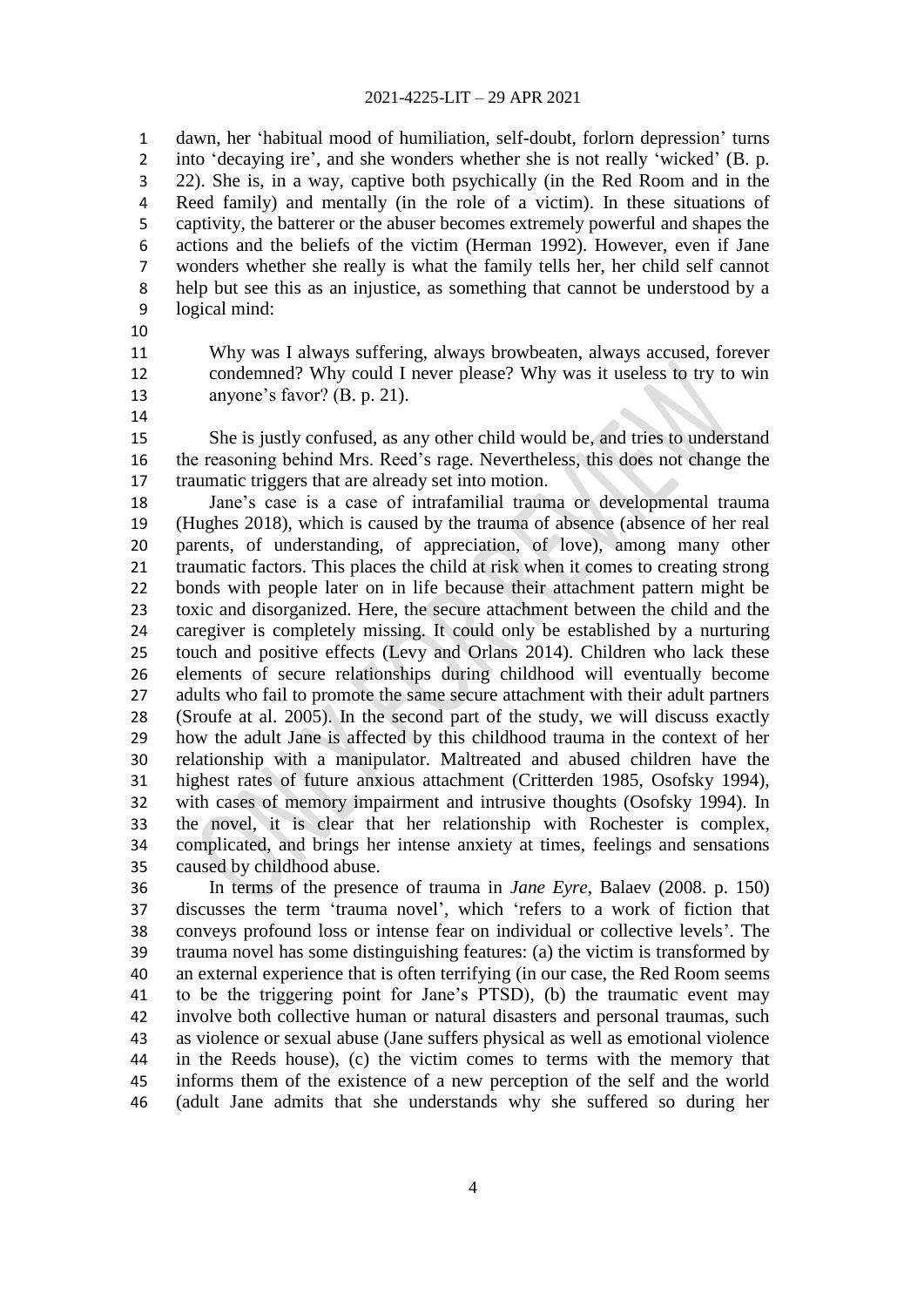childhood, although she does not overtly share the reason with us). The 2 protagonist is an 'everyman' (or rather an everywoman): an individual who suffers and fights their own anguishes and demons, but who also paints the landscape of an entire culture and historical period, so the experiencer oscillates between the public sphere and the private life. Jane desires independence both socially and personally, and we learn that at the end of the novel, when her words to Rochester reveal that she gained said independence and she can make her own choices.

 Trauma seems to be an important part of Jane's childhood years, turning her into an adult with attachment issues, oftentimes naïve in response to Rochester's seduction, and quite anxious and indecisive. In the following section, we will see exactly how Rochester manipulates this trauma riddled young woman and how she responds to all of it in the end.

 

# **Emotional Manipulation. Or Rochester's Unsavoury Seduction**

 $\overline{a}$ 

18 Rochester to Jane: 'I'll just—figuratively speaking—attach you to a chain lie this' (B. p. 262).

 Manipulation does not only involve some form of overpowering, but also an abuse of that said form of power, an exercise of illegitimate influence by means of discourse targeted to emotion and actions that the victim would not otherwise do, actions that are in the interest of the manipulator and against the interests of the victim (Van Dijk 2006). Manipulation as it is can be exercised directly by means of discourse, behaviour, and reactions that are meant to wheel the volition of the manipulated person in the direction wanted by the 27 manipulator, and indirectly<sup>1</sup> via pictures, films, or photos (Van Leeuwen 2005). 28 Manipulation comes in many forms<sup>2</sup>. Cave (2007) offers some examples

 that fall under the following categories: manipulation by means of deception, by threat, by seduction, by artificial constraint, or unintentional manipulation (even if, morally speaking, most cases of manipulation are intentional). Usually, the perfect victim is a nurturer, a champion of the disadvantaged; they trust people and they have never developed a self-protecting mind. Also, women who believe that they have few relationship options usually ignore the 35 "red flags" and their desire and need to believe the manipulator are higher than their subconscious wish to know the truth. Once the manipulator feels that he earned his victim's trust, he can revert to his main personality type; he can be

<sup>&</sup>lt;sup>1</sup>Nowadays, we also encounter a form of multimodal manipulation, mostly through advertising and social media (see Day 1999, Messaris 1997).

In a series of studies addressing manipulative behaviours, six major tactics were identified (Buss et al. 1987): (a) charm (this is where we might also place seduction); (b) silent treatment (for example, he ignores her until she does what he wants); (c) coercion (for instance, he screams at her until she does what he wants); (d) reason (for example, he gives her a list of reasons why she should do what he wants; most of the time, these reasons strictly refer to his needs); (e) regression (for example, he behaves childishly until she does what he wants); (f) debasement (for instance, he might place himself in a lower position so that she accepts to do what he wants).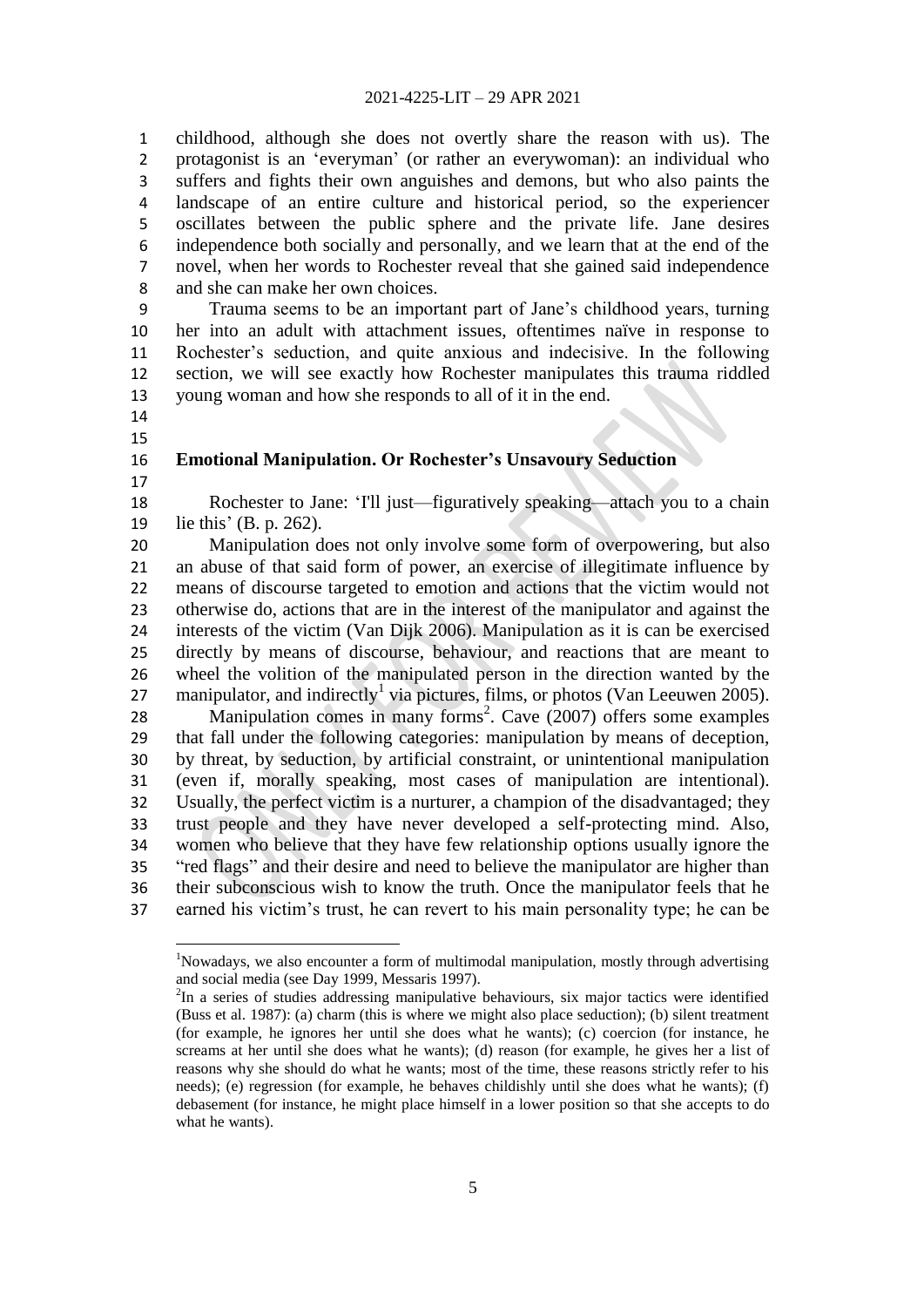jolly when it suits his purpose and aggressive when contradicted or opposed (McCoy 2006). However, the victim will already have created an attachment for the captor in the absence of other human connection (Herman 1992).

 One might euphemise the word ‗manipulation' and translate it as ‗persuasion' (King 2016). Clearly, the two are psychological concepts found in a social relationship and they both involve two partners (the one who does the persuasion-manipulation and the one who receives it). However, the former entails the pre-existence of the psychological state of being persuaded, whilst the latter involves the lack thereof, which means that the receiver is not aware of the influence exerted by the transmitter. Even if that might sometimes be the case when it comes to persuasion, this act also involves a positive moral implication, when the persuader (the orator) has the hearer's interests in mind, engaging him or her in some sort of dialogue through the art of rhetoric (Harré 1985). Manipulation, on the other hand, involves not only a negative use of rhetoric, but also physical engagement in the form of aggression. If persuasion targets mostly the intellectual side of the hearer, manipulation targets the emotional one, where the victim's weaknesses can be easily found. Nowadays, persuasion and rhetoric have strayed far from the original virtuous meaning, 19 leading to a 'rhetoric of emotional manipulation' (Ulanov 1966, p. 404), a clear combination of the two. However, in this study I will keep persuasion and manipulation separate because it is my belief that the latter has a negative connotation, one that involves types of aggression that we could not find in the former.

 To see what techniques of manipulation Rochester uses, let us observe the following excerpts from the novel:

*(A)*

 You are cold, because you are alone: no contact strikes the fire from you that is in you. You are sick; because the best of feelings, the highest and the sweetest given to man, keeps far away from you. You are silly, because, suffer as you may, you will not beckon it to approach, nor will you stir one step to meet it where it waits you (B. p. 194).

 Rochester is frustrated because Jane will not share his feelings. He uses covert manipulation tactics (Birch 2015) to convince her that she is the one to blame for her suffering and for her loneliness. We might call it ‗crazymaking' (Birch 2015) or guilt (Nepryakhin 2019); this method is oftentimes used by Rochester to make Jane doubt her own feelings and decisions. The manipulator tries to plant the seed of doubt in the victim's mind (doubt regarding their personal future and their life far from the controlling hand of the manipulator), expecting positive reinforcements instead (that he is right and that she is indeed alone without him).

*(B)*

 What love have I for Miss Ingram? None: and that you know. What love has she for me? None: as I have taken pains to prove; I caused a rumour to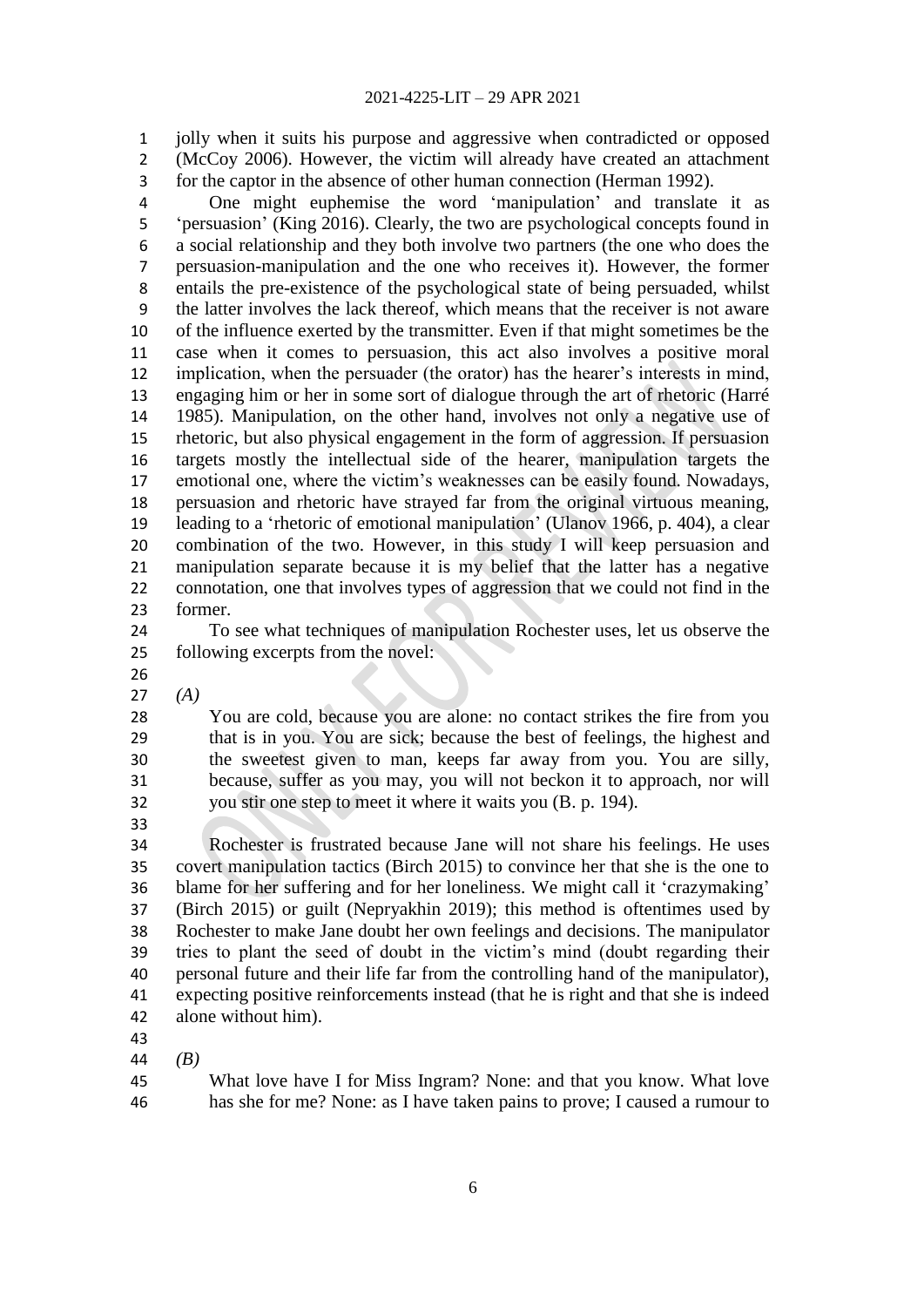reach her that my fortune was not a third of what was supposed, and after that I presented myself to see the result; it was coldness both from her and her mother. I would not—I could not—marry Miss Ingram. You—you strange, you almost unearthly thing!—I love as my own flesh. You—poor and obscure, and small and plain as you are—I entreat to accept me as a husband. […] I must have you for my own—entirely my own (B. p. 247).

 Here, he uses what Birch (2015) calls triangulation, which involves using a third person to make the victim feel insecure, unworthy of the manipulator's attention and affection. It is meant to keep the victim in a state of obsession and anxiety, waiting for the manipulator to make a decision and choose between the two persons. If they are confronted, they will shift the focus or intentionally 13 cause the victim to have an emotional meltdown. He admits that the "games" he plays have the purpose of making her jealous. However, he also insults her and, by doing so, places her outside of her respected self, in a position of inferiority. Non-conventional language, even though it might sound rude, becomes a means of intimacy for Rochester (Craig 1993). The final statement shows how possessive he is when it comes to Jane's love and affection. His desire is to establish control over all aspects of the victim's life, to enslave Jane so he can satisfy his need of power. Herman (1992) argues that this is the perpetrator's first goal in the process of controlling the other person (making sure he has complete control and authority over the victim).

- 
- *(C)*

 ‗His fury was wrought to the highest: he must yield to it for a moment, whatever followed; he crossed the floor and seized my arm and grasped my waist. He seemed to devour me with his flaming glance: physically, I felt, at the moment, powerless as stubble exposed to the draught and glow of a furnace: mentally, I still possessed my soul, and with it the certainty of ultimate safety […], his grip was painful, and my over-taxed strength almost exhausted.

- 32 'Never,' said he, as he ground his teeth, 'never was anything at once so frail and so indomitable. A mere reed she feels in my hand!' (And he shook me with the force of his hold.) ‗I could bend her with my finger and thumb: and what good would it do if I bent, if I uptore, if I crushed her?'' (B. p. 306).
- 

 Here is maybe the most important passage from the book in terms of violent manipulation. We can clearly see that Rochester decides to use violence 40 as a coercion device. Jane describes feeling 'powerless' confronting his 'fury'; his speech becomes odd because he talks as if he were alone, disregarding the presence of the woman. We can recognize what Herman (1992, p. 42) calls a ‗state of surrender' manifested by the victim. She describes it as the shutdown of the person's self-defence system. Instead of trying to physically escape her torturer, the victim shifts her perspective and her consciousness into her mind. This is a response of defeat and helplessness that Jane adopts as well: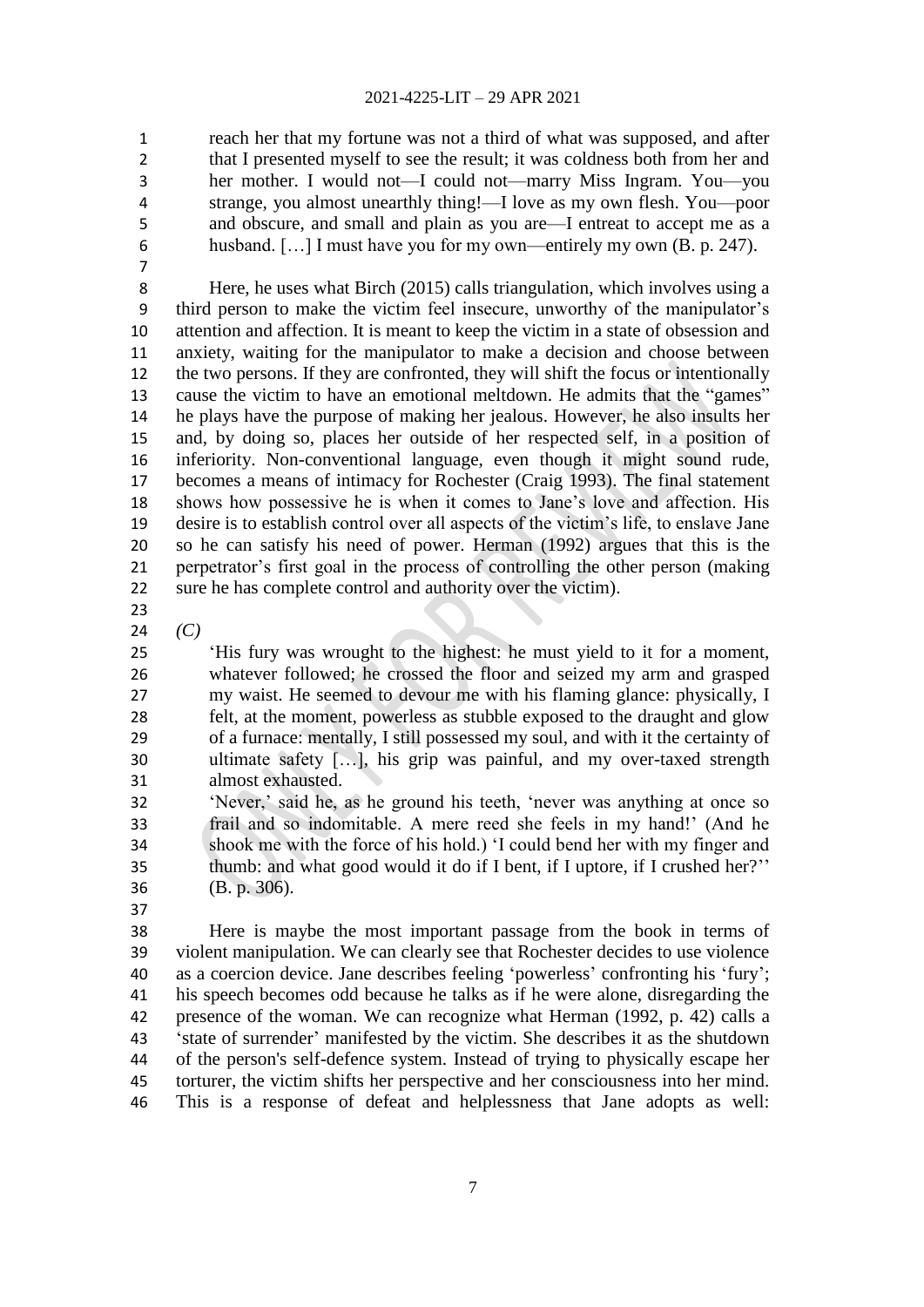‗Physically, I felt, at the moment, powerless […], mentally, I still possessed my soul.' (B. p. 306). As a psychological *va-et-vient* that is meant to startle and confuse her, he suddenly shifts his behavioural pattern:

 You will not come? You will not be my comforter, my rescuer? My deep love, my wild woe, my frantic prayer, are all nothing to you? (B. p. 307).

 *He* is now the powerless one, who needs to be rescued, placing Jane in the role of the rescuer. When she answers that she indeed desires to leave, he becomes helpless and pitiful, begging her to consider his pain: ‗remember, you leave me here in anguish […], cast a glance on my suffering—think of me' (B. p. 307). She is obviously affected by this sudden burst of affection and helplessness, and she returns: ‗I had already gained the door; but, reader, I walked back—walked back as determinedly as I had retreated', and yet she still 15 finds the strength to say 'farewell forever' (B. p. 307). The night she leaves 16 him, her childhood trauma haunts her and she has a 'trance-like dream' (B. p. 308) in which she promises herself that she will flee temptation. And this is understandable because, as far as we, as readers, can see, this is the second moment of intense trauma, so it is natural that flashbacks containing past trauma, and even intense memories of the traumatic event, overwhelm the victim, who selectively preserves the episodes in her memory (LaBar 2007). Jane begins experiencing PTSD again as a result of Rochester's paradoxical behaviour towards her (one moment he is aggressive and brutal, the next he is humble and worthy and pity). This ever-shifting behaviour is bound to render anyone anxious, especially if they have a past of trauma, attachment issues, and bonding issues. Unfortunately, even if Jane showcases signs of independency, her ambition comes not from a place of positive motivation, but from an inherent desire to break free. Rochester's violence stands now at the top of the manipulation pyramid. 

*(D)*

<sup>32</sup> <sup>"It is your time now, little tyrant, but it will be mine presently; and when</sup> once I have fairly seized you, to have and to hold, I'll just—figuratively speaking—attach you to a chain like this' (touching his watch-guard)' (B. p. 262).

 In this passage, we witness a covert threat towards Jane, both verbal and non-verbal (the touching of the chain, to somehow show her what expects her if she does not obey). At the beginning of their relationship, Rochester might 40 be seen as the 'buddy' type and the prosecutor (Nepryakhin, 2019), trying to verbally wheel her in his desired direction using the foot-in-the-door technique (Freedman and Fraser 1966), while also critiquing and belittling her. 43 Rochester's threat is all the more certain because it is not a matter of "if" but of 44 "when" he will seize and chain her. Jane, as any manipulated woman who becomes involved with a batterer, might see these initial outbursts of honesty as romantic and even flattering, but as he becomes more possessive and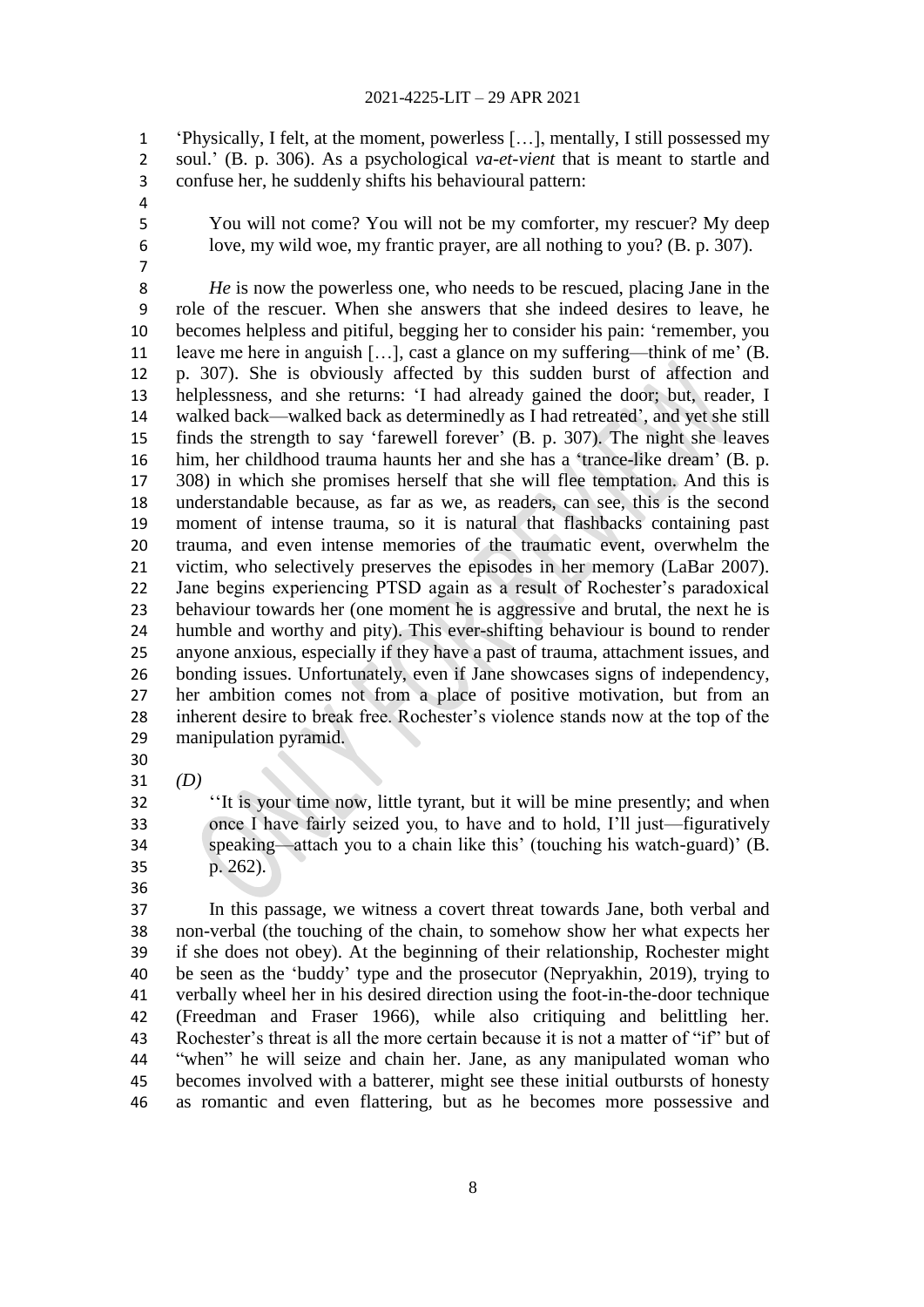dominant, she might excuse his behaviour and find a way to adapt to his desires (Herman 1992). As the relationship progresses, he becomes the despot type, characterized by high levels of aggressiveness, showcasing strength and control, and usually humiliating the victim.

- 
- *(E)*

7 
<sup>'</sup>Here is Miss Eyre, sir,' said Mrs. Fairfax, in her quiet way. He bowed, still not taking his eyes from the group of the dog and child.

 ‗Let Miss Eyre be seated,' said he; and there was something in the forced, stiff bow, in the impatient yet formal tone, which seemed further to express, ‗What the deuce is it to me whether Miss Eyre be there or not? At 12 this moment I am not disposed to accost her." (B. p. 125)

 Here, he is the passive-aggressive manipulator (McCoy 2006). He uses the technique of silent treatment (Buss et al. 1987) to make Jane doubt herself and his opinion about her. He also manifests a shift in his behaviour towards her, another particularity of the manipulator. Birch (2015) also calls this intermittent reinforcement: the manipulator creates a climate of doubt and anxiety that compels the victim to appreciate even the smallest crumbs of affection and positive reinforcement, depending on how they would like the manipulated part to behave. The more the manipulator uses intermittent reinforcement, the greater the bond between him and the victim will be, as the 23 latter will eventually become "addicted" to the spoon-fed appraisals of the manipulator.

- 
- *(F)*

28 (I...) and while he spoke my very conscience and reason turned traitors against me, and charged me with crime in resisting him. They spoke almost as loud as Feeling: and that clamoured wildly. ‗Oh, comply!' it said. ‗Think of his misery; think of his danger—look at his state when left alone; remember his headlong nature; consider the recklessness following on despair—soothe him; save him; love him; tell him you love him and will be his. Who in the world cares for YOU? Or who will be injured by what you do?'' (B, p. 305).

 $\overline{\phantom{a}}$ 

 In this passage, we can observe Jane's inner struggle, intensified by the sight of a pitiful Rochester. Here, the manipulator plays the victim part 39 (Nepryakhin 2019), assuming the role of the helpless person<sup>1</sup>. Noticeably, he uses what Birch (2015, p. 43) calls ‗the pity play'. Jane is consumed by the thought that she might be blamed for Rochester's unhappiness, and because he successfully plants the seed of self-doubt in her mind, she wonders who else would love and care for her, if not her manipulator. This is the special

<sup>&</sup>lt;sup>1</sup>Ironically, he does become helpless at the end of the novel, and the dynamic of their relationship seems to shift dramatically, because Rochester becomes the dependent one and Jane plays the role of the master.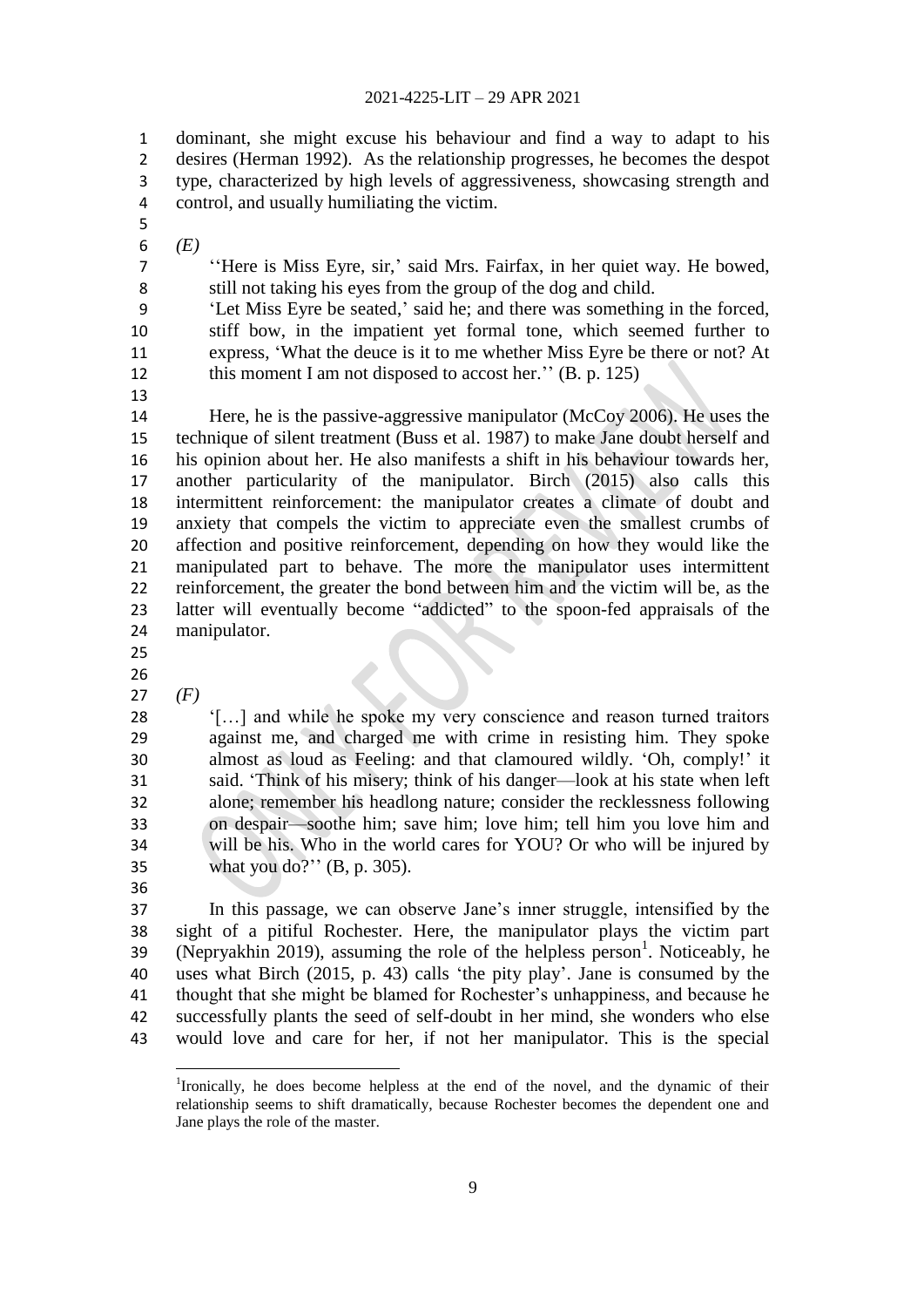relationship brought about by the prolonged contact between Jane and Rochester, one in which the perpetrator uses ‗a combination of force, intimidation, and enticement' (Herman 1992, p. 74). The fact that Jane experiences extreme highs and lows, always left in a state of uncertainty as to 5 where the relationship will go, feeling inadequate and obliged "to save face" and care for a man who plays the role of a pitiful and helpless lover, could only strengthen the master-slave relationship that Rochester carefully establishes.

8 Cave (2009, p. 236) calls this type of behaviour 'unsavoury seduction', a subspecies of sexual seduction, which ‗involves not just initial sexual unwillingness, but its conversion to willingness'. Even if, from an ethnical perspective, seduction is perceived as evil and the seductor is a corruptive force (Parret 1994), most of the time there is a subjective desire that comes both from the one who seduces and from the one who allows the seduction to occur. To go from sexual seduction to unsavoury seduction, the seductor must appeal to motive manipulation (Cave 2007), which ‗is the attempt to move another by inducing changes in her motivational structure' (Cave 2009, p. 237). Nonetheless, unsavoury seduction is not categorically immoral, like rape, nor is it seemingly innocent, like courtship, but it is wrong (Cave 2009) provided that the initial intent is to change the other person's mind using manipulative techniques; it ‗violates an important and widely accepted moral principle prohibiting agents from undermining other's capacity to reflectively manage their own motives' (Cave 2009, p. 244). This is irrefutably a form of manipulation, whether we call it motive or emotional manipulation, the purpose is still to change something in the other person's thought pattern and decision-making process, so that it can serve the manipulator-seductor's selfish intentions.

 And the purpose was her accepting his marriage proposal, so that the 28 possessiveness would be complete. And so, Jane accepts and 'succumbs to a new level of degradation, one that adds sexual enslavement to her prior experiences of physical victimization' (Sun-Joo Lee 2008, p. 324). As the story develops, we find proof that the relationship between the two resembles the relation between a master and a slave. Jane admits that he is somewhat superior to her, that he has a certain control over her:

 He smiled; and I thought his smile was such as a sultan might, in a blissful and fond moment, bestow on a slave his gold and gems had enriched (B. p. 261).

39 He is a 'sultan' and she is his mere 'slave'. Pell (1977, p. 414) observes that ‗his demand for mastery and dependence upon such a woman recalls Hegel's description of the relationship between master and slave'. This theory states that one is self-sufficient and the other exists only to please the master (Hegel 2018). Hegel describes in detail the relation between master and slave in neutral contexts, not necessarily referring to men and women. Simone de Beauvoir (1953, p. 59) is the one to make this connection, writing that some passages ‗in the argument employed by Hegel in defining the relation of master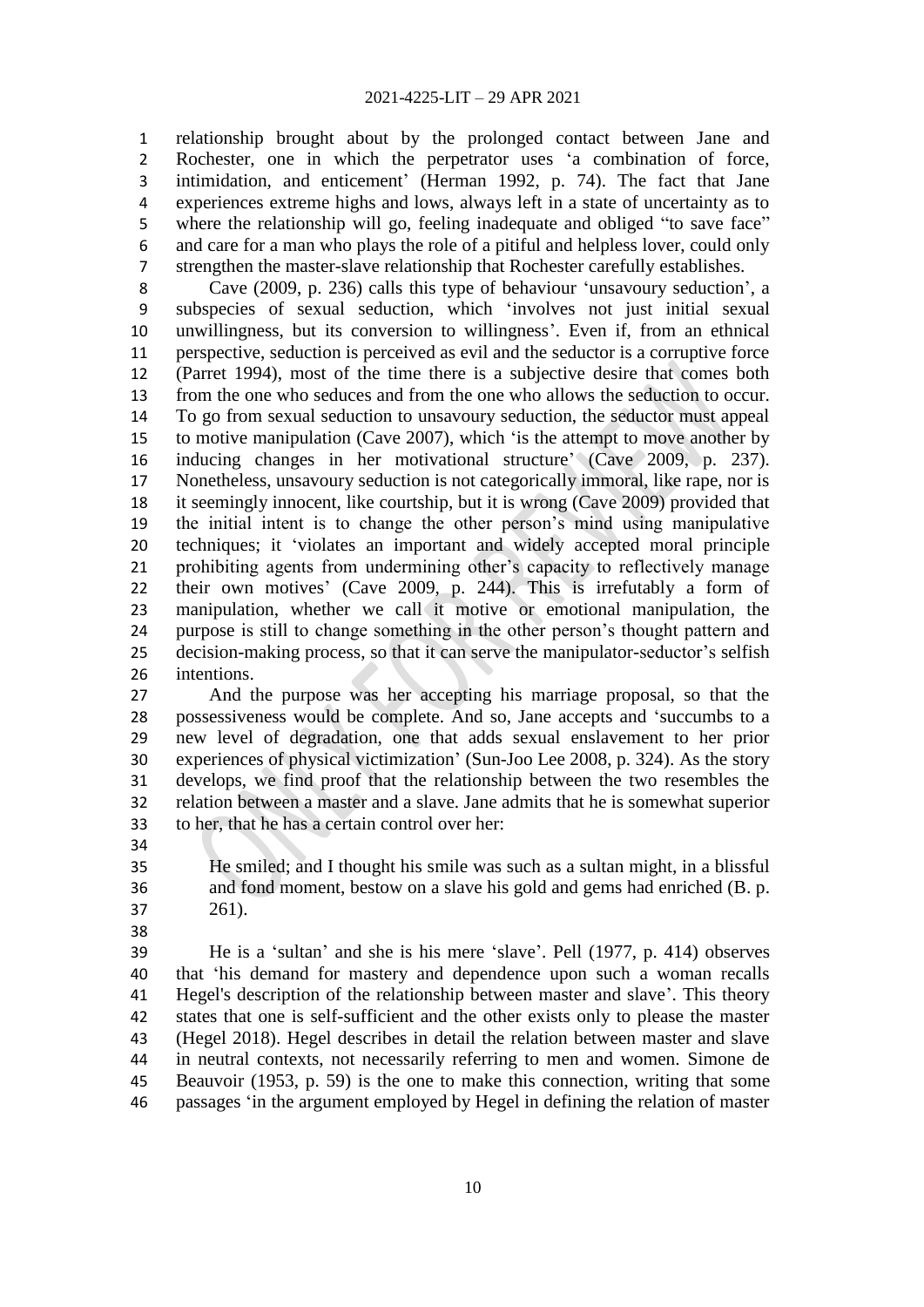to slave apply much better to the relation of man to woman'. And this makes perfect sense in *Jane Eyre* because Rochester is the self-sufficient one, always in control of the situation and of his own emotions, and Jane is the dependant one, never able to break free from the emotional chains that tie her to her master. However, the relation shifts towards the end of the novel, when we find that Rochester has a physical handicap now and he depends on Jane.

 Rochester loses his sight and his right hand. But if we move beyond psychoanalytic theories, we can also see that Brontë deprives Rochester of 10 literacy—the ability to read and write. Jane becomes "his vision" and "his 11 right hand" (Sun-Joo Lee 2008, p. 327).

 So, the manipulator (unconsciously) becomes the victim type, establishing an unbreakable relation between the caregiver (the victim) and the helpless man.

 However, we notice that Jane fights his manipulation from the very 17 beginning by displaying what Ford and Russo (2006, p. 336) call 'avoidance': ‗A traumatized individual may use avoidance as a means of shielding herself from experiencing unbearable emotions'. After Rochester's room is set on fire and Jane wakes him up and saves his life, he is manifesting what appear to be strong feelings of gratitude, which are normal under these circumstances. 22 However, they begin to bother Jane: 'Strange energy was in his voice, strange fire in his look […]. But he still retained my hand, and I could not free it' (B. p. 24 154). Rochester begins to show his emotions towards Jane, but with a 'strange' behaviour, which makes her reluctant when it comes to returning his feelings and which urges her to avoid him:

 I both wished and feared to see Mr. Rochester on the day which followed this sleepless night: I wanted to hear his voice again, yet feared to meet his eye (B. p. 155).

 As Ford and Russo (2006) state, avoidance is a way of protecting yourself from the event or the person that traumatized you. To somebody else, the way Rochester behaves may not translate as the catalyst of tumult or emotional struggle, but to Jane, who experiences a traumatizing childhood of abuse and violence, Rochester is a source of confusion and novelty, that can lead to negative emotions. And yet this confusion begins to feel warm and familiar to her. *Manipulation* begins to feel warm and familiar, and so Jane feels tied to this sense of comfortableness, even if it is harmful to her psychological, physical, and emotional wellbeing. In this sense, Rochester is indeed the perfect manipulator.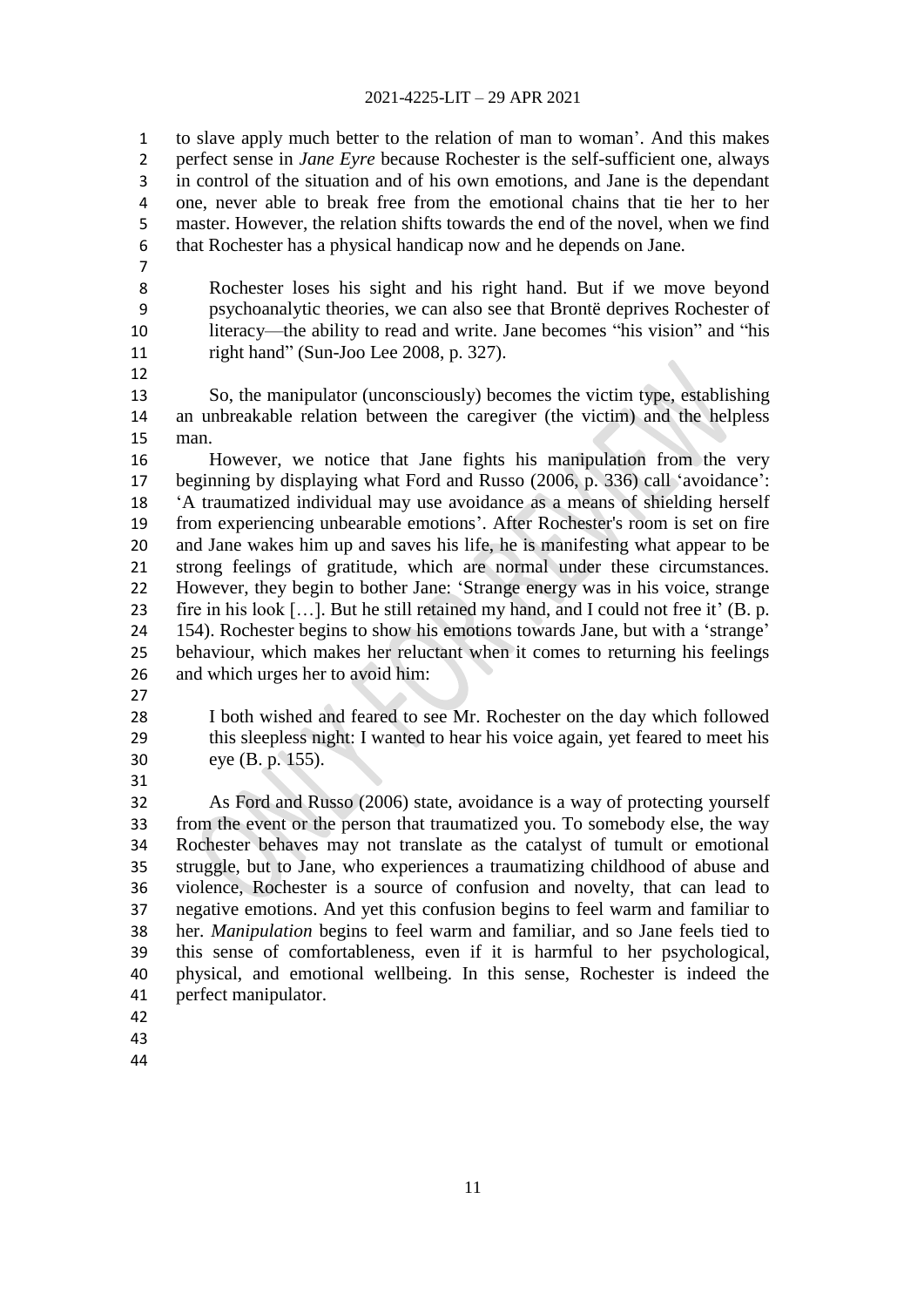# **Conclusion**

 Why does Jane come back to him after all these years? Why would she return to the source of her trauma? Chase accuses her of cowardice for refusing 5 to stay with Rochester. He writes that Jane "sees only two possible modes of behaviour: meek submission or a flirtatious, gently sadistic skirmishing 7 designed to keep her lover at bay" (1962, p. 107). However, the accusation is quite unfounded, because during her time at Gateshead and Lowood Jane complains of her isolation and longs for human companionship. One possible answer is given by Herman (1992, p. 211), who admits that traumas never disappear and one can never fully recover from them: ‗resolution of the trauma is never final; recovery is never complete'. When Jane speaks to the blind 13 Rochester, she admits yet again that he is her master: 'My dear master, [...] I am come back to you' (B. p. 412). However, she returns as an independent woman. Even so, she feels pity for him and offers to be his nurse. This possibility leads to the conclusion that Jane accepts herself as a victim and thus returns to the man who contributed to her traumatic past, only to experience some closure. Another possible answer is that Jane finds that her way of healing is to forgive Rochester. In Herman's opinion:

21 • Once the survivor has mourned the traumatic event, she may be surprised to discover how uninteresting the perpetrator has become to her […]. She may even feel sorrow and compassion for him' (1992, p. 190).

 Whether it is forgiveness or pity, Jane certainly feels that she is connected to him, that between him and her there is a relation that needs to continue. Even Rochester cannot immediately believe that she is willing to marry him, for he wishes to receive reassurance:

 Will you marry me? […] A poor blind man, whom you will have to lead about by hand? […] A crippled man, twenty years older than you, whom you will have to wait on? […] you delight in sacrifice (B. p. 422).

 He questions her again and again to establish her role as a saviour and heroine, so that Jane can now be obliged to care for him because of his 36 gratitude. The blunt announcement 'Reader, I married him' (B. p. 427) marks the decisiveness with which Jane fights her past and struggles to find closure in

the warm arms of familiarity.

 Van der Kolk (2014) writes that there are four goals that the victim of trauma can achieve in terms of recovery, and these are: (a) finding a way to focus and be calm, usually by revisiting the trauma and dealing with the memory of it until it becomes something that you can accept; (b) learning to maintain that state of calm as a reaction to images and sensations that bring back the traumatic event; (c) finding a way to engage with the people around you; (c) not having to keep secrets from yourself, and that includes what you did to survive the trauma. Could we say that Jane recovers definitively from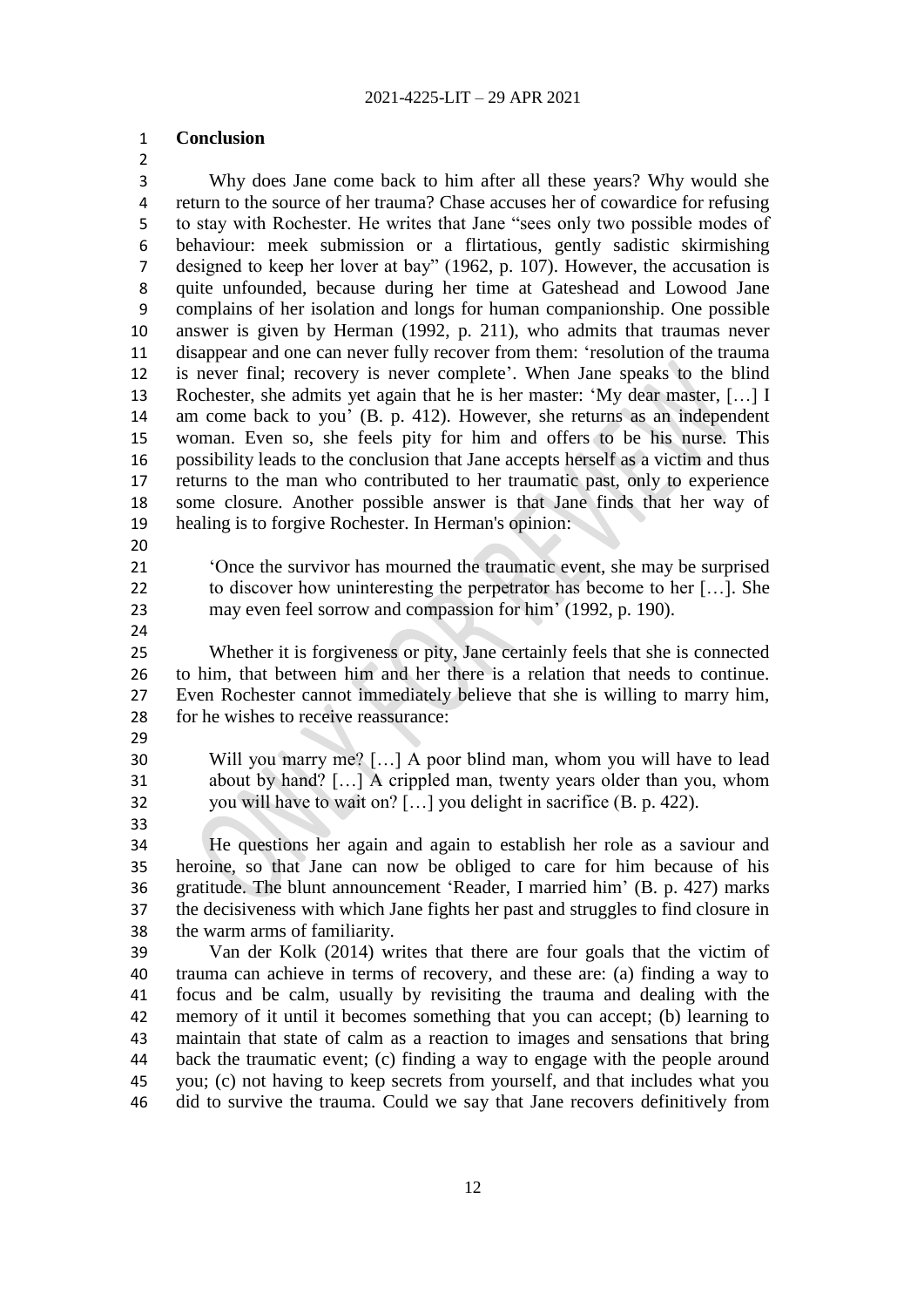her traumas? On the one hand, instead of revisiting it until she finds 2 acceptance, she chooses to marry "it", and perhaps this is the only sensible solution that she is capable of accepting. On the other hand, this could also be a proof of stoic resignation. She might have accepted that there is no way she can heal, so she chooses, as Rochester says, to ‗delight in sacrifice'.

 Any way we might choose to interpret her return and their marriage at the end of the novel, we cannot deny the manipulation and the trauma inflicted by Rochester upon her. All throughout the novel we meet with grooming, pity plays, belittling, insults, passive-aggressiveness, and even violence, manipulation techniques that (in time) seem to have the desired effect. For the manipulator, it is not important *why* the victim returns in the end, but the fact that she *does*. Even though the context of Jane's return is not the same (from the perspective of youth and the manipulator's physical capabilities) neither for her, nor for Rochester, and even though the dynamic of their relationship shifted, she *did* come back, this time as the real saviour, the real heroine of his pitiful life.

### **References**

- 
- Balaev, M. 2008. Trends in Literary Trauma Theory. *Mosaic: An Interdisciplinary Critical Journal,* 41, 2, 149-166. Retrieved Apr. 8, 2021, from http://www.jstor. org/stable/44029500
- Beauvoir, S. 1953. *The Second Sex.* New York: Bantam Books.
- Birch, A. 2015. *30 Covert Emotional Manipulation Tactics: How Manipulators Take Control in Personal Relationships.* CreateSpace Publishing.
- Brennan, Z. 2010. *Brontë's Jane Eyre. A Reader's Guide.* London: Continuum.
- Brontë, C. 2006. *Jane Eyre.* Delaware: Prestwick House.
- Buss, D. M. 1987. Selection, evocation, and manipulation. *Journal of Personality and Social Psychology,* 53, 6, 1214-1221. DOI=https://doi.org/10.1037/0022-3514.53. 6.1214
- Buss, D. M., Gomes, M., Higgins, D. S., & Lauterbach, K. (1987). Tactics of manipulation. *Journal of Personality and Social Psychology,* 52, 6, 1219-1229. DOI=https://doi.org/10.1037/0022-3514.52.6.1219
- Cave, E. M. 2007. What's Wrong with Motive Manipulation? *Ethical Theory and Moral Practice,* 10, 2, 129-144. DOI=https://doi.org/10.1007/s10677-006-9052-4
- Cave, E. M. 2009. Unsavory Seduction. *Ethical Theory and Moral Practice,* 12, 3, 235-245. DOI=https://doi.org/10.1007/s10677-009-9163-9
- Chase, R. 1962. The Brontës: Or Myth Domesticated. In W. Van O'Connor (Ed.), *Forms of Modern Fiction. Essays Collected in Honor of Joseph Warren Beach* (pp. 102-119). Indiana: A Midland Book.
- Craig, R. 1993. Logophobia in Jane Eyre. *The Journal of Narrative Technique,* 23, 2, 92-113. Retrieved from https://www.jstor.org/stable/30225382
- Critterden, P. 1985. Maltreated infants: vulnerability and resilience. *Journal of Child Psychology and Psychiatry,* 26, 1, 85-96. DOI=https://doi.org/10.1111/j.1469-76 10.1985.tb01630.x
- Day, N. 1999. *Advertising: Information or Manipulation?* Springfield: Enslow.
- Ford, D. J., & Russo, E. 2006. Trauma-focused, present-centered, emotional self-regulation approach to integrated treatment for posttraumatic stress and addiction:
- trauma adaptive recovery group education and therapy (TARGET). *The American*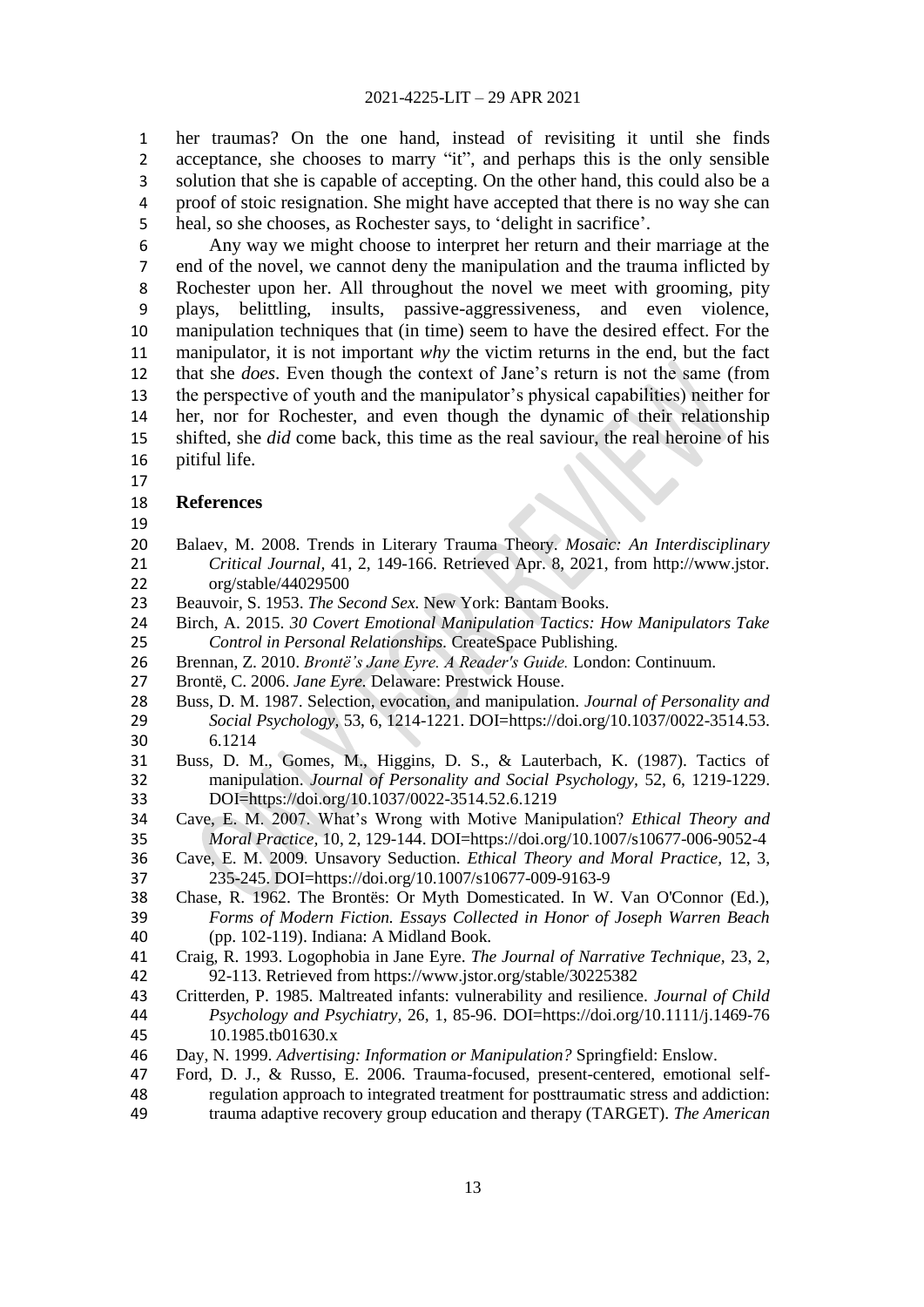| 1<br>$\overline{2}$ | Journal of Psychotherapy, 60, 4, 335-355. DOI=https://doi.org/10.1176/appi.psy<br>chotherapy.2006.60.4.335 |
|---------------------|------------------------------------------------------------------------------------------------------------|
| 3                   | Freedman, J. L., & Fraser, S. C. 1966. Compliance without pressure: The foot-in-the-                       |
| 4                   | door technique. Journal of Personality and Social Psychology, 4, 2, 195-202.                               |
| 5                   | DOI=https://doi.org/10.1037/h0023552                                                                       |
| 6                   |                                                                                                            |
|                     | Freyd, J. J. 1994. Betrayal Trauma: Traumatic Amnesia as an Adaptive Response to                           |
| 7                   | Childhood Abuse. Ethics & Behavior, 4, 4, 307-329. DOI=https://doi.org/10.                                 |
| 8                   | 1207/s15327019eb0404_1                                                                                     |
| 9                   | Freyd, J. J., & DePrince, A. P. 2004. Forgetting Trauma Stimuli. Psychological                             |
| 10                  | Science, 15, 7, 488-492. DOI=https://doi.org/10.1111/j.0956-7976.2004.00706.x                              |
| 11                  | Haaken, J. 1996. The Recovery of Memory, Fantasy, and Desire: Feminist                                     |
| 12                  | Approaches to Sexual Abuse and Psychic Trauma. Signs: Journal of Women in                                  |
| 13                  | Culture and Society, 21, 4, 1069-1094. DOI=https://doi.org/10.1086/495132                                  |
| 14                  | Harré, R. 1965. Persuasion and Manipulation. In T. A. Dijk (Ed.), Discourse and                            |
| 15                  | Communication. New Approaches to the Analysis of Mass Media Discourse and                                  |
| 16                  | Communication (pp. 126-142). Berlin and New York: Walter de Gruyter.                                       |
| 17                  | Hegel, G. W. 2018. The Phenomenolohy of Spirit. (M. Inwood, Trans.) Oxford:                                |
| 18                  | <b>Oxford University Press.</b>                                                                            |
| 19                  | Herman, J. L. 1992. Trauma and Recovery. New York: Basic Books.                                            |
| 20                  | Hughes, D. A. 2018. Building the Bonds of Attachment. Awakening Love in Deeply                             |
| 21                  | Traumatized Children (3rd ed.). Lanham, Boulder, New York, and London:                                     |
| 22                  | Rowman & Littlefield.                                                                                      |
| 23                  | King, P. 2016. Persuasion Tactics: Covert Psychology Strategies to Influence,                              |
| 24                  | Persuade, & Get Your Way (Without Manipulation). PKCS Media.                                               |
| 25                  | LaBar, K. S. 2007. Beyond Fear: Emotional Memory Mechanisms in the Human                                   |
| 26                  | Brain. Current Directions in Psychological Science, 16, 4, 173-177. DOI= https://                          |
| 27                  | doi.org/10.1111/j.1467-8721.2007.00498.x                                                                   |
| 28                  | Levy, T. M., & Orlans, M. 2014. Attachment, Trauma, and Healing. Understanding                             |
| 29                  | and Treating Attatchment Disorder in Children, Families and Adults (2nd ed.).                              |
| 30                  | London and Philadelphia: Jessica Kingsley Publishers.                                                      |
| 31                  | Loftus, E. 1993. The Reality of Repressed Memories. American Psychologist, 48, 5,                          |
| 32                  | 518-537. DOI=https://doi.org/10.1037/0003-066X.48.5.518                                                    |
| 33                  | McCoy, D. 2006. The Manipulative Man. Identify His Behavior, Counter the Abuse,                            |
| 34                  | Regain Control. Avon, Massachusetts: Adams Media.                                                          |
| 35                  | McCullough, S. 2016. Edward Rochester: The Ironic Hero of Jane Eyre. Retrieved                             |
| 36                  | Apr. 20, 2019, from http://www.writersalon.com/literary_criticism/edward-                                  |
| 37                  | rochester-the-ironic-hero-of-jane-eyre                                                                     |
| 38                  | Messaris, P. 1997. Visual Persuasion. The Role of Images in Advertising. Thousand                          |
| 39                  | Oaks, London, and New Delhi: Sage Publications.                                                            |
| 40                  | Nepryakhin, N. 2019. Classification of vulnerability factors in the process of                             |
| 41                  | psychological manipulation. International Conference on Advanced Research in                               |
| 42                  | Social Sciences (pp. 1-15). London: ICARSS. DOI=https://www.doi.org/10.33                                  |
| 43                  | 422/icarss.2019.03.93                                                                                      |
| 44                  | Osofsky, J. 1994. Introduction: Caring for Infants and Toddlers in Violent                                 |
| 45                  | Environments. Arlington: Zero to Three.                                                                    |
| 46                  | Parret, H. 1993. Indirection, Manipulation and Seduction in Discourse. In H. Parret                        |
| 47                  | (Ed.), Pretending to Communicate (pp. 223-238). Berlin and New York: Walter                                |
| 48                  | de Gruyter.                                                                                                |
| 49                  | Pell, N. 1977. Resistance, Rebellion, and Marriage: The Economics of Jane Eyre.                            |
| 50                  | Nineteenth-Century Fiction, 31, 4, 397-420. DOI=https://doi.org/10.2307/29330                              |
| 51                  | 83                                                                                                         |
|                     |                                                                                                            |